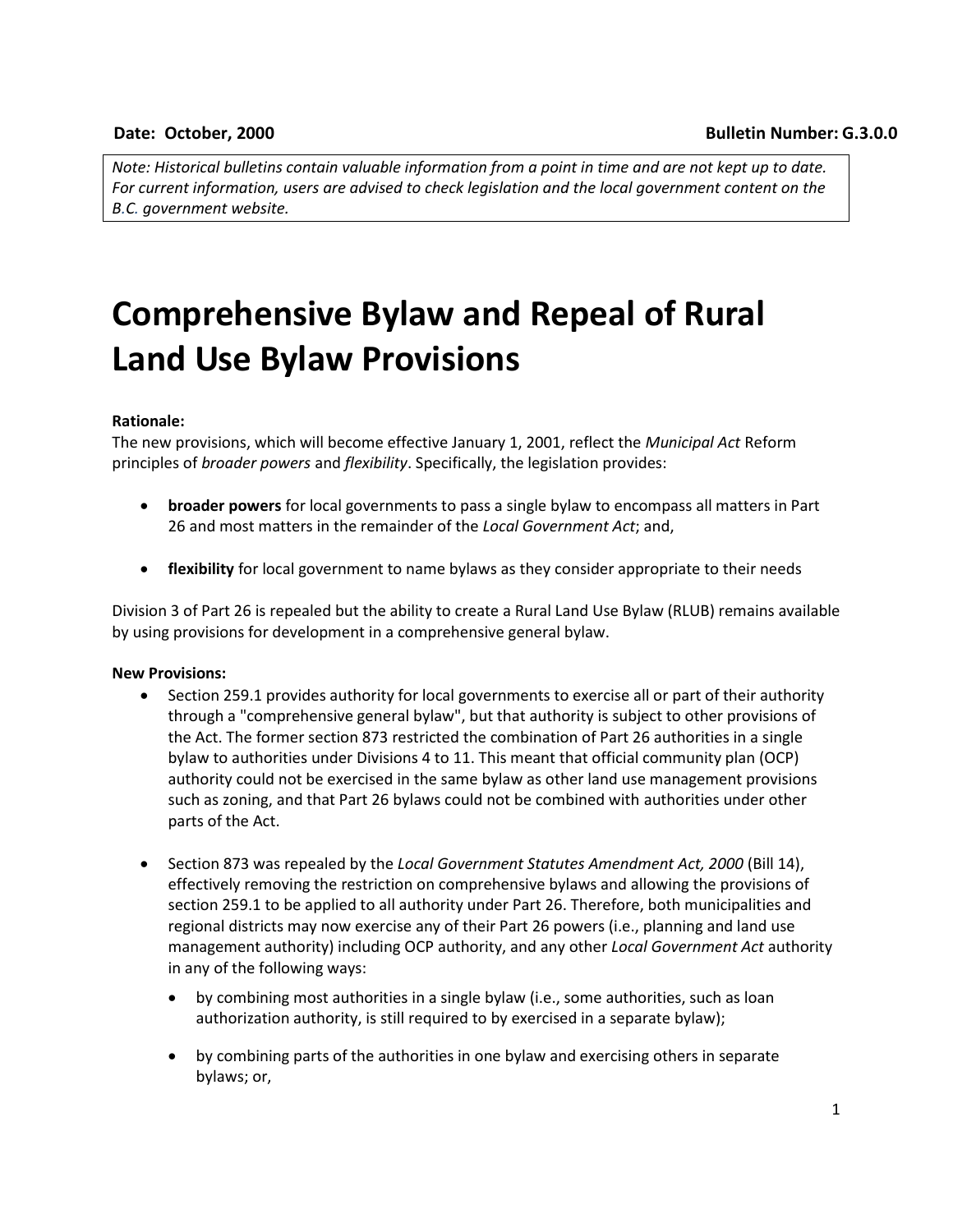- by exercising all of the authorities in separate bylaws.
- Provisions relating to RLUBs contained in Division 3 of Part 26 provided a limited exception to the section 873 restrictions on combining bylaws, by allowing some aspects of OCP, zoning and subdivision servicing authorities to be combined. With the elimination of the section 873 restrictions, the need to separately authorize regional districts to include some aspects of OCP, zoning and subdivision servicing in a single bylaw is also eliminated, since the provisions of section 259.1 already allow this. Therefore, specific RLUB authority has been repealed, and regional districts can, in the same way as municipalities, choose to exercise any of their *Local Government Act* powers as identified above.
- Section 876 now provides a requirement that an OCP "must be included in the adopting bylaw as a schedule". This provision applies whether or not the OCP is combined with other authorities, and is intended to provide clarity with respect to which aspects of a particular bylaw relate to policy (i.e., OCP) and which relate to regulation (eg., zoning). This provision, however, does not apply to an existing RLUB by virtue of section 873.1.
- Under section 873.1 all existing rural land use bylaws are deemed to be comprehensive bylaws pursuant to section 259.1. Applicable provisions of a RLUB are deemed to be provisions of an OCP, zoning or subdivision servicing bylaw depending on their nature.
- The elimination of rural land use bylaws provisions as a specific power for regional districts bring the planning activities of regional districts and municipalities closer together.

# **Related Provisions:**

- Section 259.1 provides authority for comprehensive general bylaws.
- Section 280.1 authorizes the consolidation of one or more bylaws.
- Section 794 provides cross-references to sections 259.1 and 280.1, making them applicable to regional districts.

## **Practical Considerations:**

- There is no statutory requirement for regional districts to identify which provisions of existing RLUB relate to OCP, zoning or subdivision servicing authority, but there may be a number of practical reasons to do this. For example:
	- with the deeming of various RLUB provisions to OCP, zoning or subdivision servicing bylaw provisions, depending on their nature, a provision that was in Part 1 of a RLUB and intended as a statement of policy, may actually be considered as a regulation if the nature of the provision is sufficiently prescriptive. Similarly, provisions in Part 2 that were intended to be regulatory may be found to be in the nature of policy, and therefore deemed to be OCP.
	- some officials such as approving officers and building inspectors must consider an OCP differently than a regulatory bylaw, such as zoning. Identifying which provisions of the bylaw relate to the OCP and which relate to regulatory powers will therefore provide greater clarity for approving officers in the exercise of their statutory duties; and,